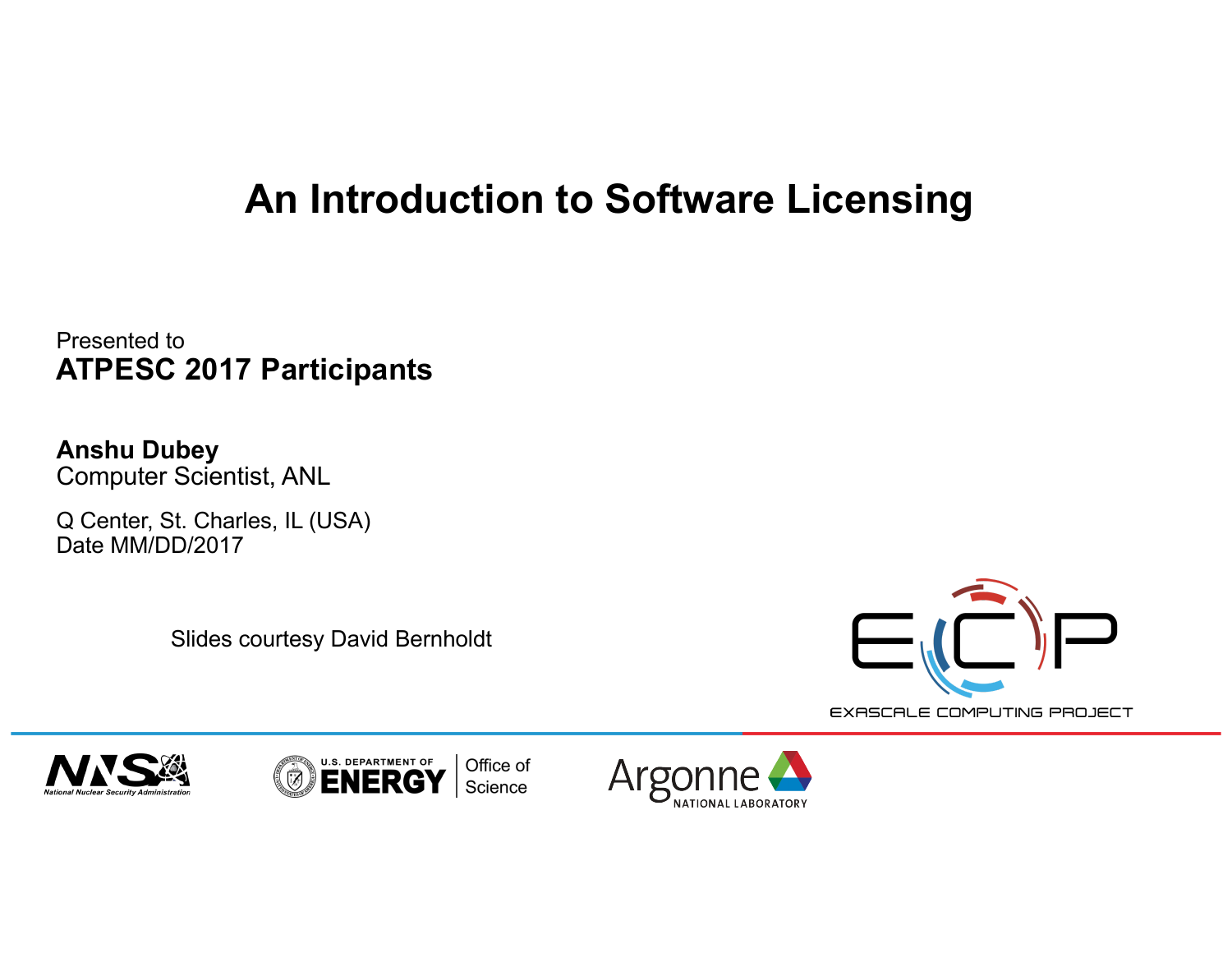# 2 Some terminology and background

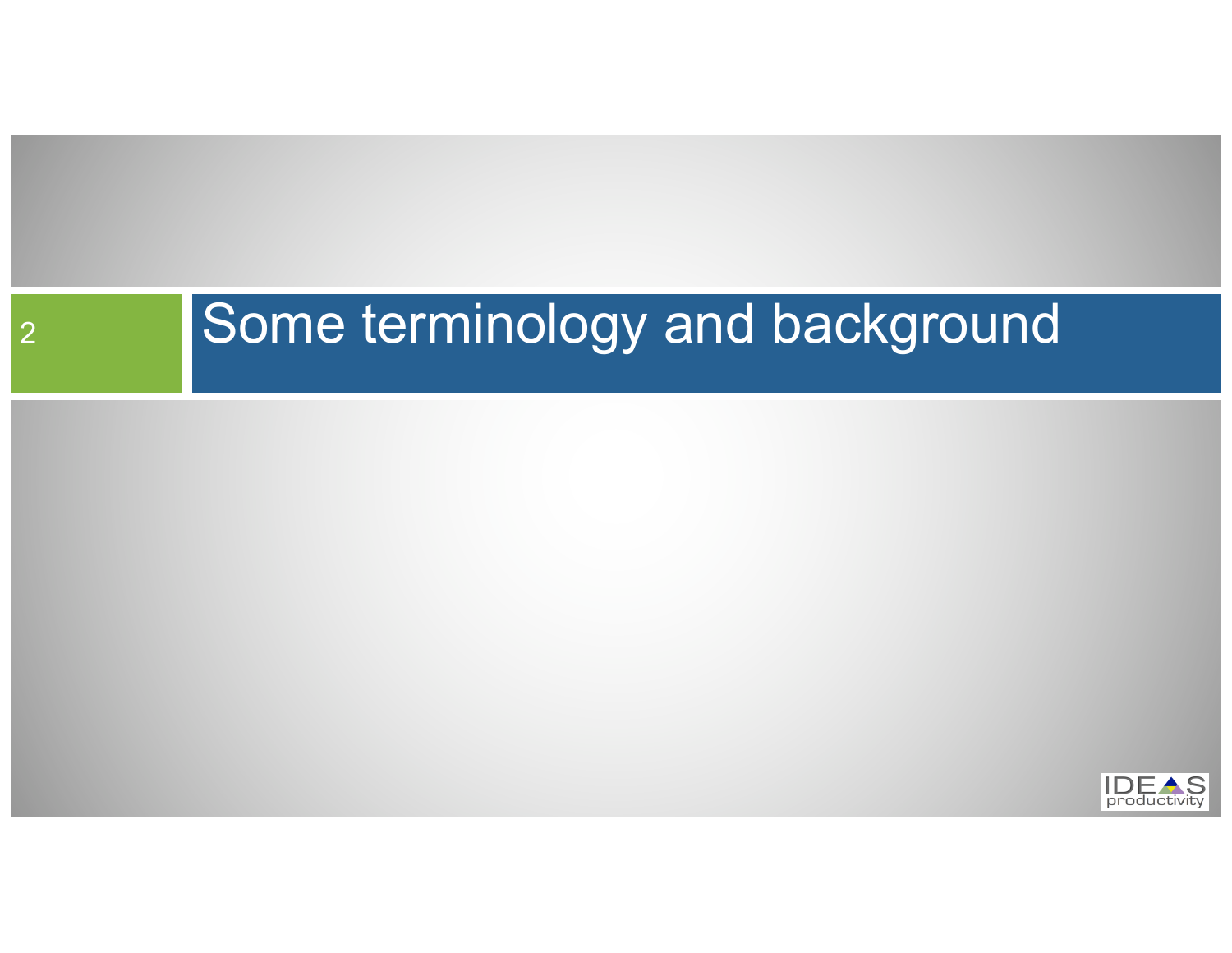# **Copyright and software licensing**

- Copyright grants the creator of an original work **exclusive rights to its use and distribution**
- Rights of particular interest for software include
	- **Reproduction and distribution**
	- **Derivative works**
- **Licenses** are used to transfer rights in the work from one party to another

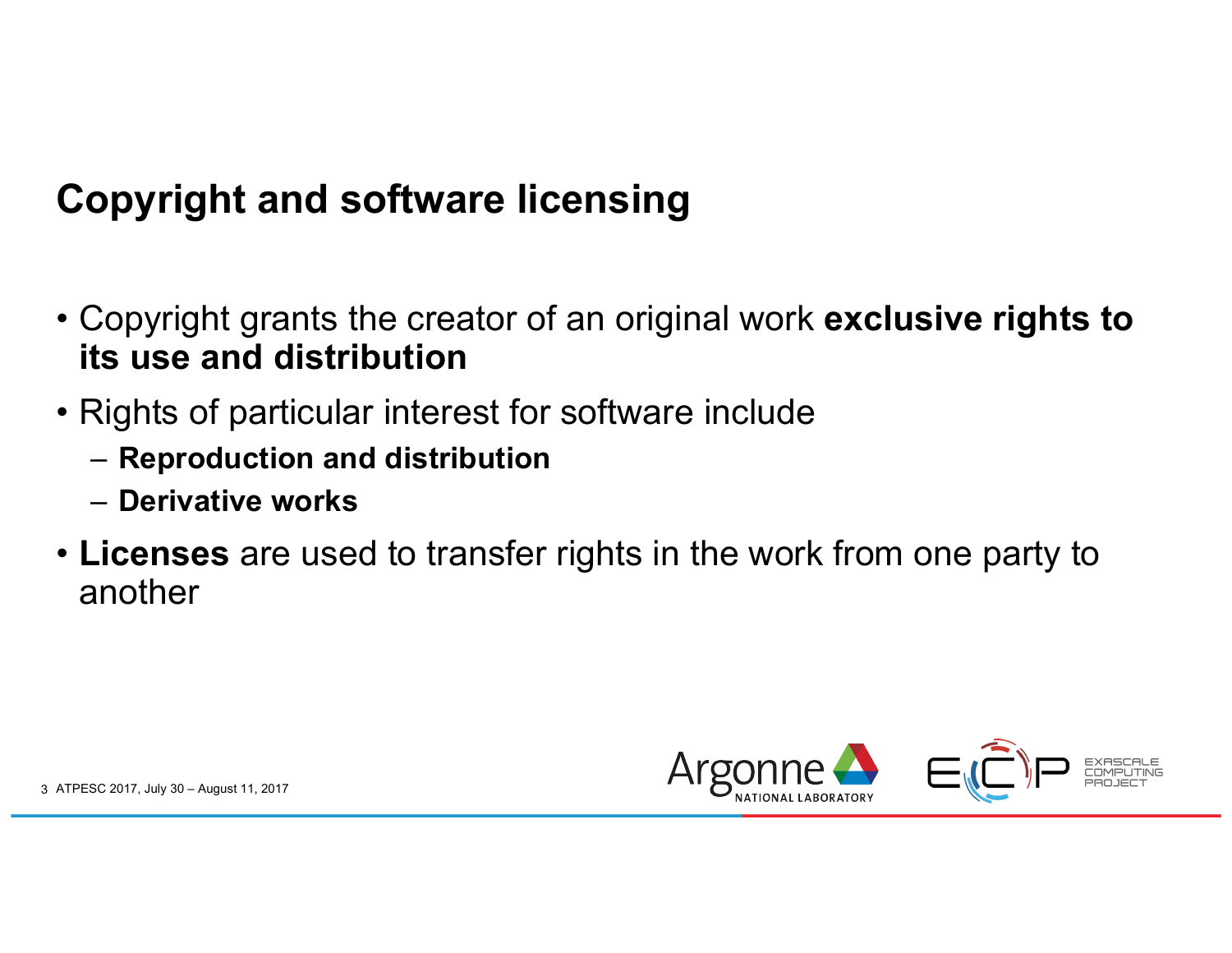#### **Your software starts out copyrighted**

- Under the law, the software you write is subject to **copyright on creation**
	- You don't have to do anything special to claim copyright
- The copyright owner may be **you, or your employer**
	- "Work for hire" (i.e. as part of your job) is probably owned by your employer. Employment contracts often make IP rights explicit.
- Exception: Works created by the US government cannot be copyrighted
	- They are considered to be in the public domain

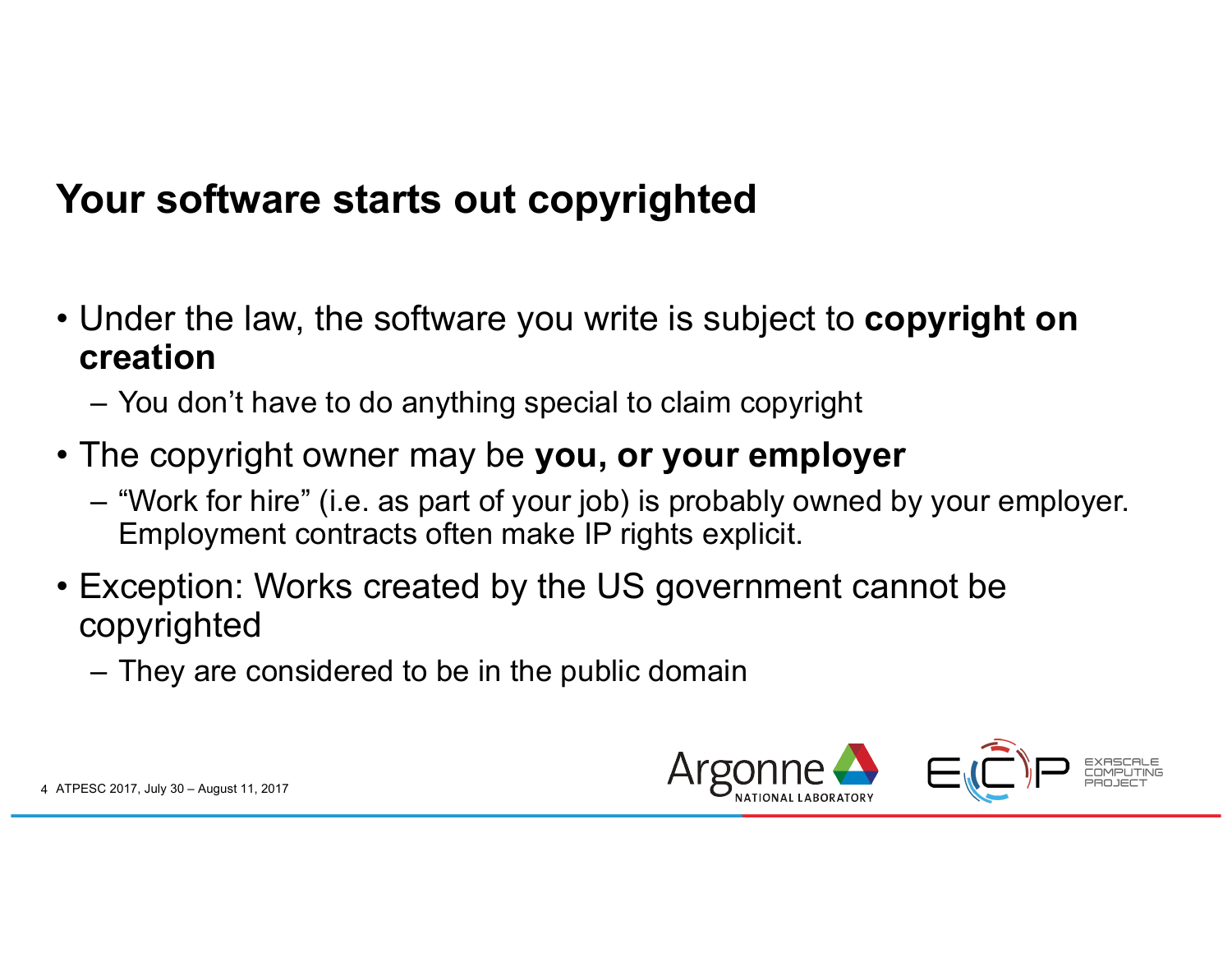#### **The licensing spectrum**



#### **Free vs Open Source?**

- "Free" in licensing discussions should refer strictly to "freedom" (to do certain things with the software)
- Often gets conflated with "free as in beer", muddling the discussion. Hence some prefer term "open source"

#### **Major names in Free/Open Source Software:**

- Free Software Foundation (FSF) http://fsf.org/licensing
- Open Source Initiative (OSI) http://opensource.org

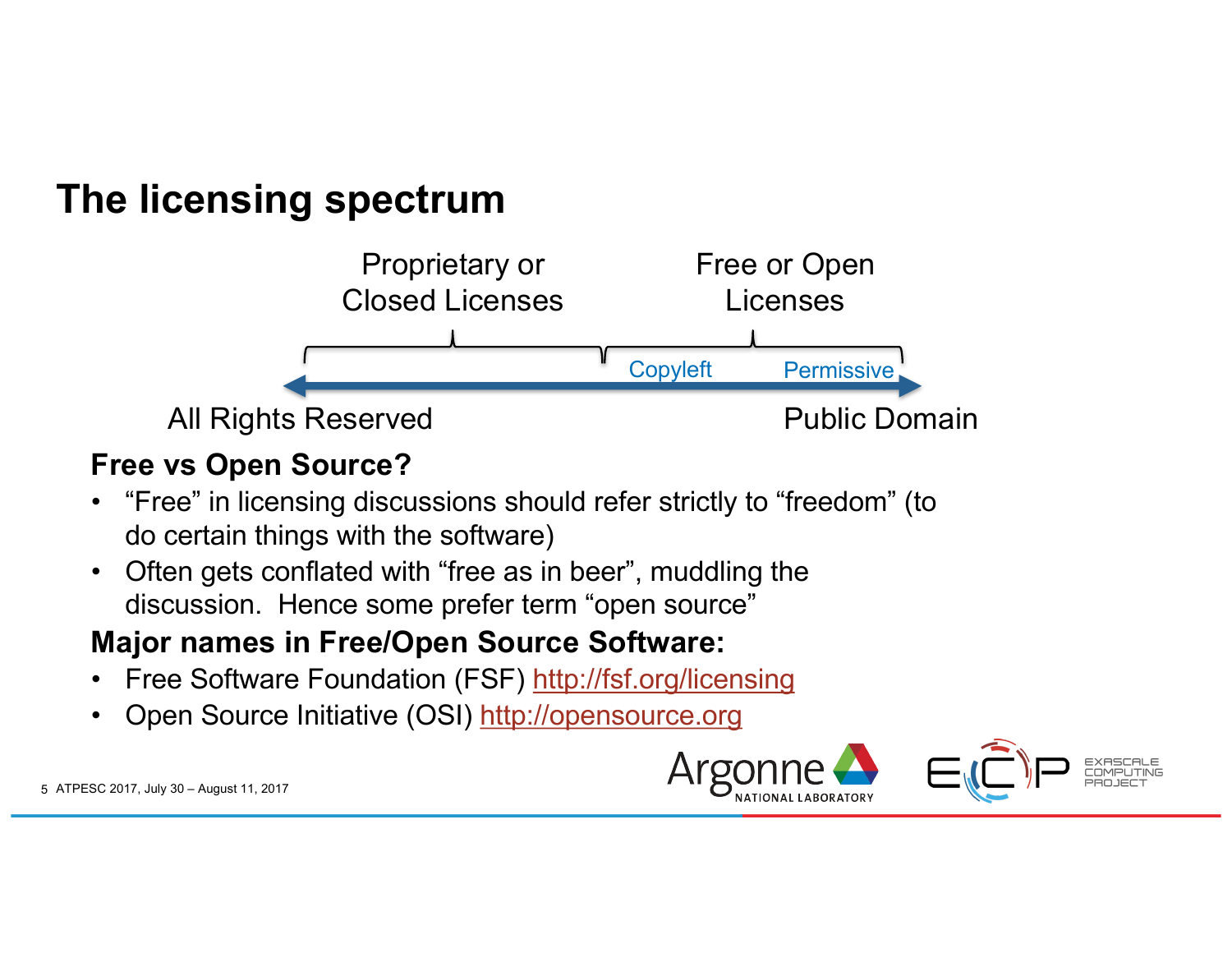

#### **Defining free software: The four freedoms**

- The freedom to **run the program** for any purpose
- The freedom to **study how the program works**, and **change it** so it does your computing as you wish
	- **Access to the source code** is a precondition for this
- The freedom to **redistribute copies** so you can help your neighbor
- The freedom to **distribute copies of your modified versions** to others. By doing this you can give the whole community a chance to benefit from your changes
	- **Access to the source code** is a precondition for this
- *The OSI has a definition which amounts to the same thing*

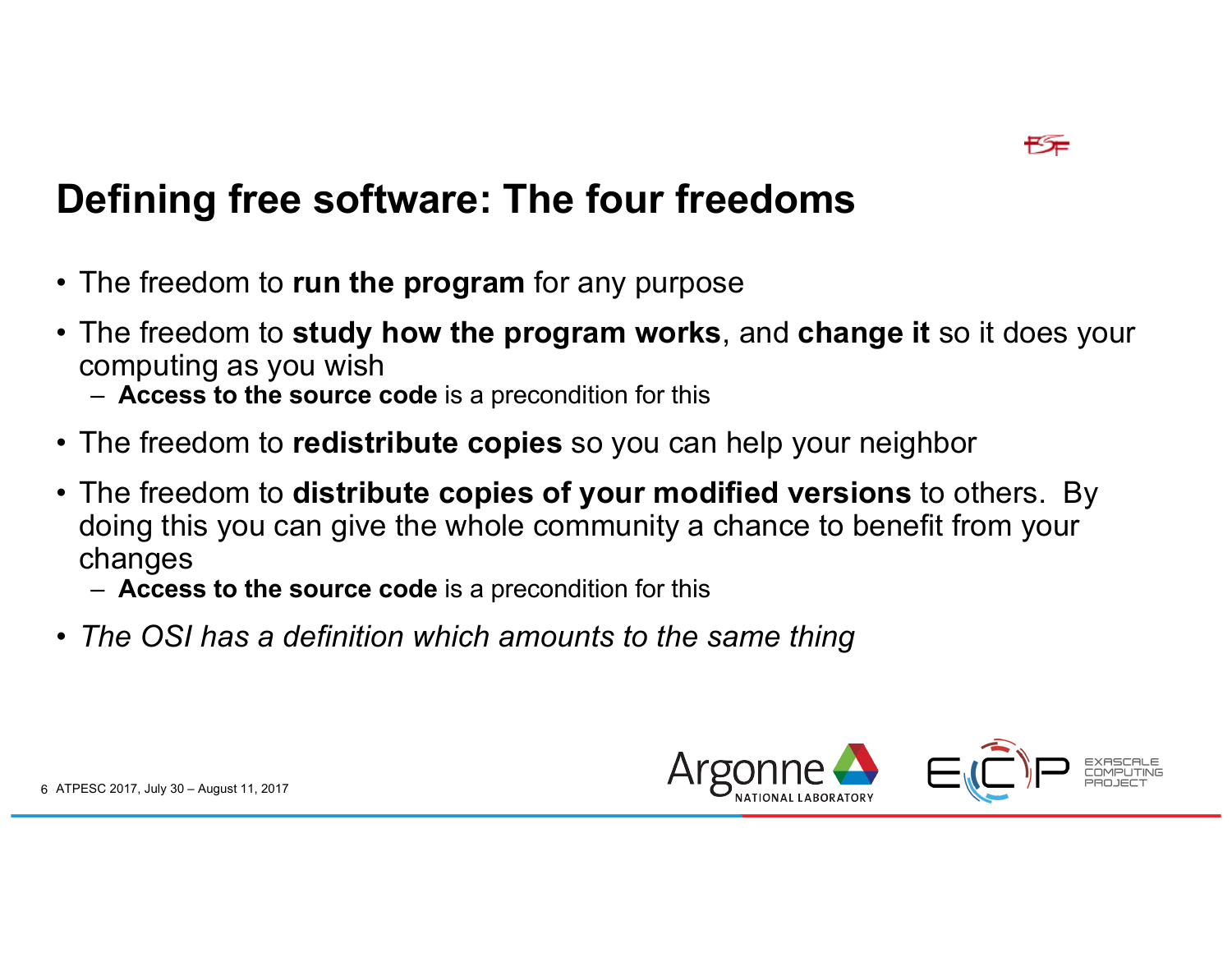### **Permissive vs copyleft OS licenses**

#### **Permissive Copyleft**

- **Licensee can distribute derivative works as they see fit**
	- Relicensing of derivatives is allowed
	- Including proprietary licenses
- Examples
	- Apache License
	- MIT License
	- BSD License

- **Licensee** *must* **distribute derivative works as** *open source*
	- *Also referred to as "restrictive" or "viral"*
- Examples
	- $-$  GPL (v2 and v3)
	- LGPL

*Note:* Derived works may be held private and never released

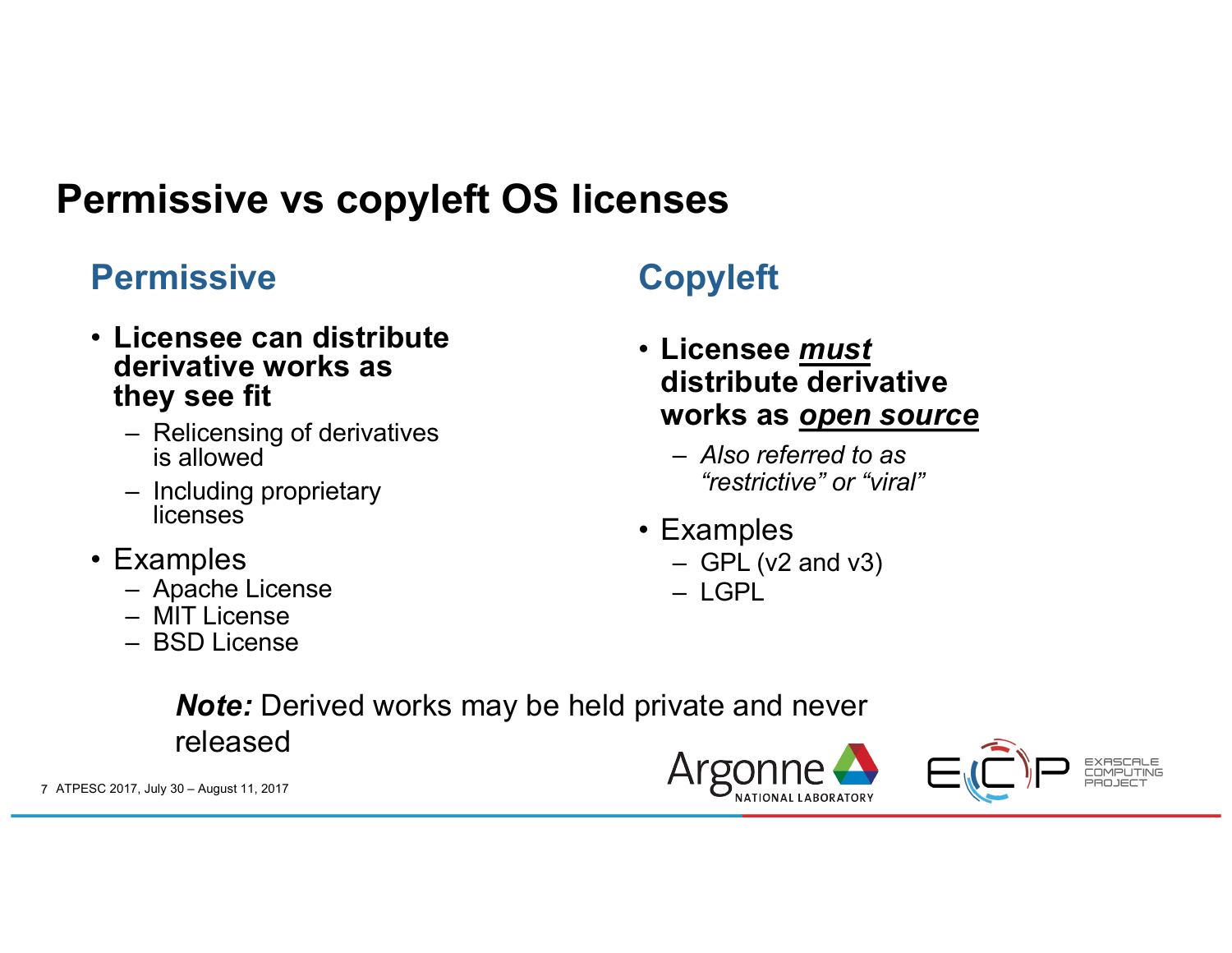#### **What is a derivative work?**

- *A derivative work is an expressive creation that includes major copyrightprotected elements of a previously created first work* (Wikipedia)
- Modifications to someone else's software
- What about linking to a library? (Statically vs dynamically?) Interacting via pipes? Use as a component in a coupled multiphysics application?
	- Opinions differ
	- FSF (GPL) considers everything in a single executable to be a derived work (source of "viral" label)
	- LGPL created for libraries says linking not considered derived work
	- Matters less for permissive licenses
	- Leads to concerns over "compatibility" in combining software under different licenses

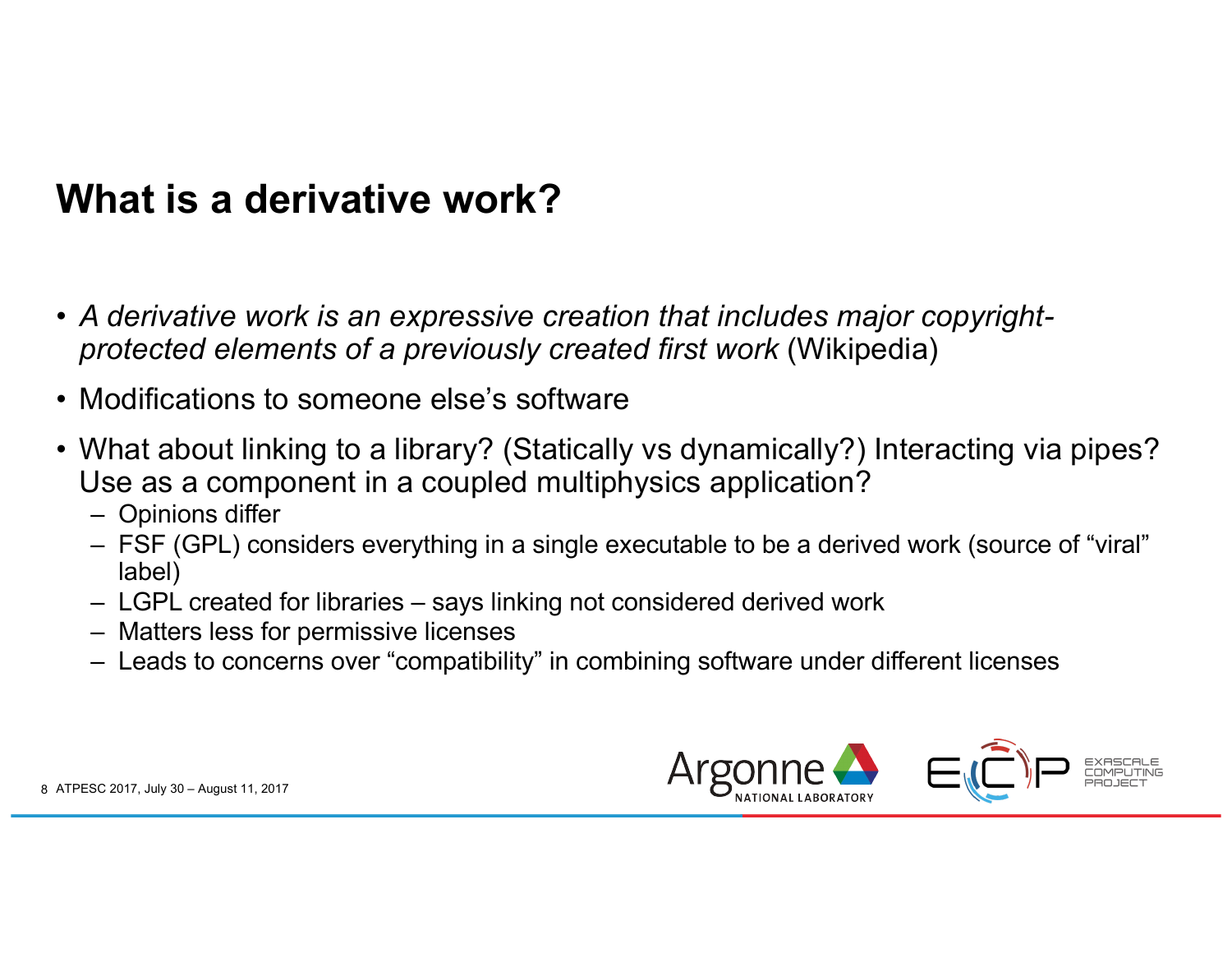#### **Test: Is this an open source license? (A real-world example)**

In order to acquire access to the code sources, the recipient agrees:

- 1. to compile/use the XYZZY source code AS IS without modification; users however are welcome to request changes, or to contribute modifications subject to approval of the authors;
- 2. if the copy of the XYZZY downloaded by the authorized user is made available to third parties, to ensure that the user agreement is followed by the third parties;
- 3. to send a one-time email to xyzzy@example.com describing planned research using that module
- 4. prior to publication, to email a draft of the article/letter/note to xyzzy@example.com
- 5. to include in published results or presentations the proper code name(s) and appropriate references.

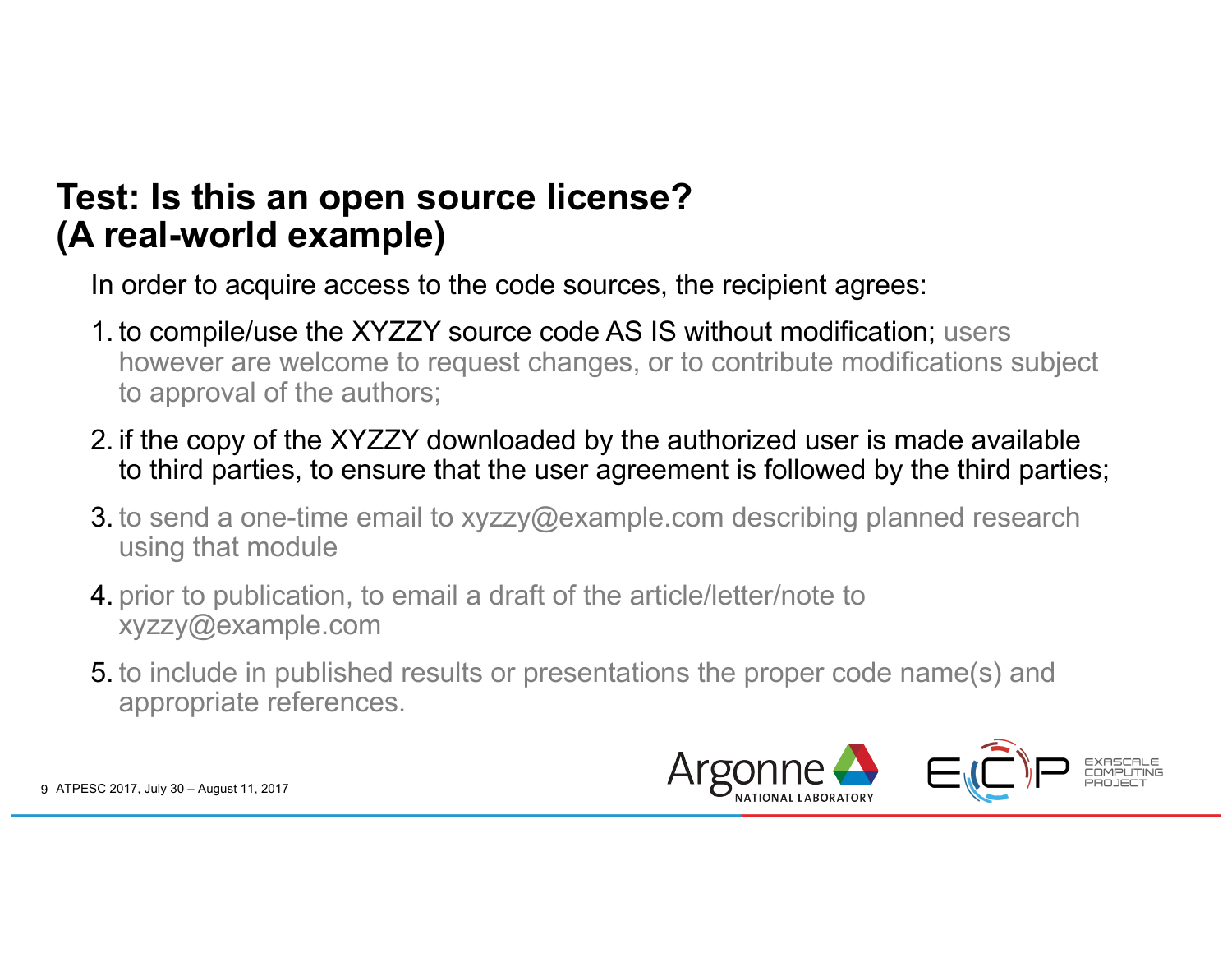# 10 Choosing a license

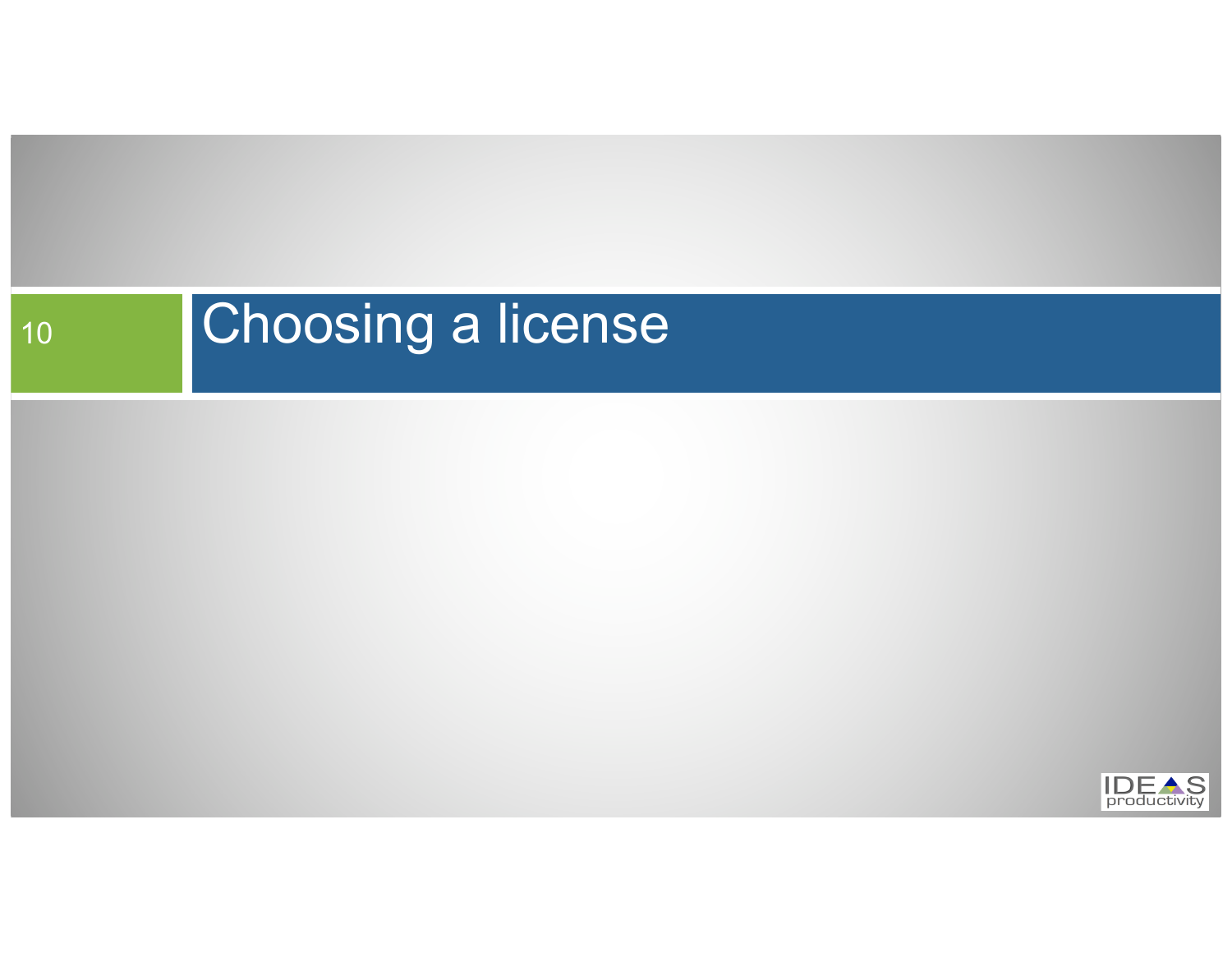# **Considerations in choosing a license**

- What rights do you want to retain or grant?
	- Who can use the program? (proprietary vs open)
	- Can users see the source code? (proprietary vs open)
	- Can users modify the source code? (proprietary vs open)
	- Can the users redistribute original or modified code? (prop. vs open)
	- Can modified code be relicensed? (permissive vs copyleft)
- Compatibility with software under other licenses
	- Permissive licenses have fewer issues
	- http://www.fsf.org/licensing/
- Labeling of derived works
	- Derived works must be identified differently than original work
- Patent grant/retaliation

*Use an existing free/open source license rather than inventing a new one! FSF and OSI certify many existing licenses (~80) as meeting their criteria*

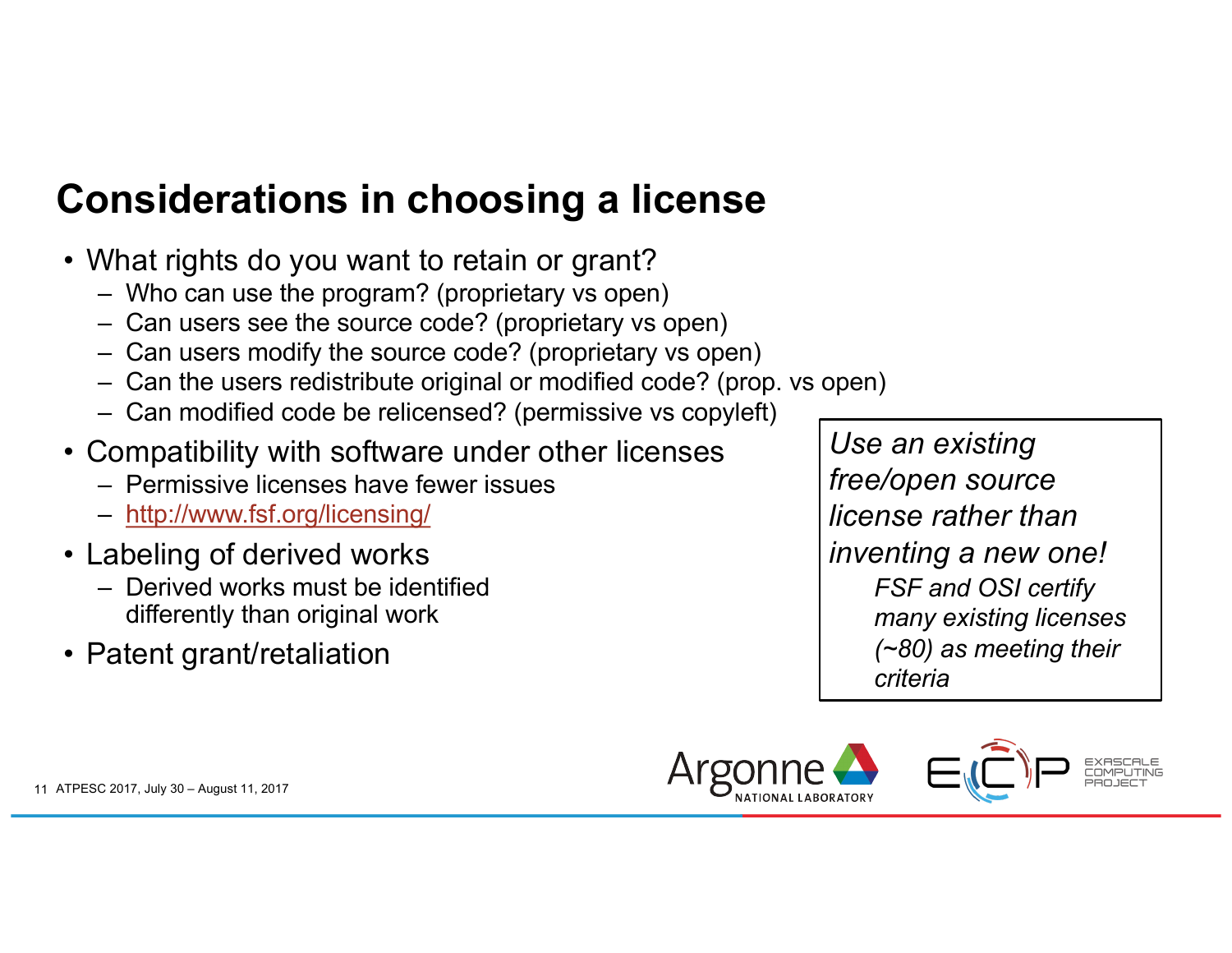#### **Popular OSI-approved licenses**

| <b>License</b>                                               | <b>Type</b>          | <b>GPL-Compatible</b> | <b>Patent</b><br><b>Grant</b> |
|--------------------------------------------------------------|----------------------|-----------------------|-------------------------------|
| Apache License, 2.0                                          | Permissive           | v3, not v2            | yes                           |
| BSD 3-Clause "New" or "Revised" license                      | Permissive           | yes                   | silent                        |
| BSD 2-Clause "Simplified" or "FreeBSD" license               | Permissive           | yes                   | silent                        |
| <b>GNU General Public License (GPL)</b>                      | Copyleft             | yes                   | yes                           |
| <b>GNU Library or "Lesser" General Public License (LGPL)</b> | <b>Weak Copyleft</b> | yes                   | yes                           |
| MIT license (MIT)                                            | Permissive           | yes                   | silent                        |
| Mozilla Public License 2.0                                   | Permissive           | yes                   | yes                           |
| <b>Common Development and Distribution License</b>           | Permissive           | no                    | yes                           |
| <b>Eclipse Public License</b>                                | <b>Weak Copyleft</b> | no                    | yes                           |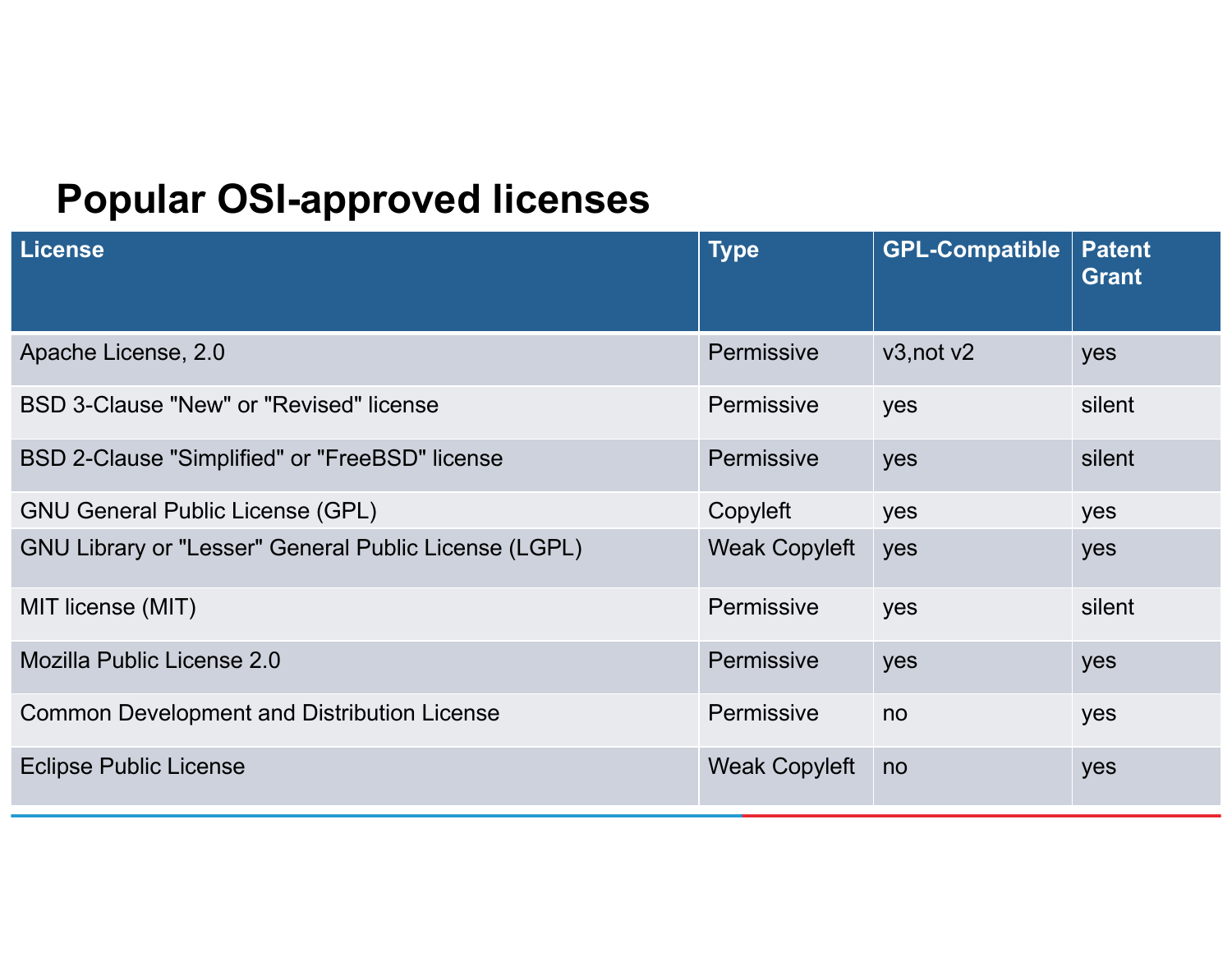#### **Consideration: Software business models**

| <b>Approach</b>                                                                                         | <b>Proprietary</b>  | <b>Copyleft</b> | <b>Permissive</b> |
|---------------------------------------------------------------------------------------------------------|---------------------|-----------------|-------------------|
| <b>Sell the software</b>                                                                                | yes                 | yes             | yes               |
| Sell to commercial users aka dual licensing                                                             | n/a                 | yes             | yes               |
| <b>Relicense to proprietary</b>                                                                         | n/a                 | no              | yes               |
| <b>Sell convenience, e.g., packaging, installation media, pre-</b><br>compiled executables              | yes                 | yes             | yes               |
| <b>Sell professional services</b> around the software, e.g.,<br>training, technical support, consulting | yes                 | yes             | yes               |
| Sell custom development services, e.g., proprietary<br>extensions, accelerated development              | yes                 | yes             | yes               |
| Sell software-as-a-service (SaaS)                                                                       | yes                 | yes             | yes               |
| Sell the research                                                                                       | yes                 | yes             | yes               |
| 13 ATPESC 2017, July 30 - August 11, 2017                                                               | NATIONAL LABORATORY |                 |                   |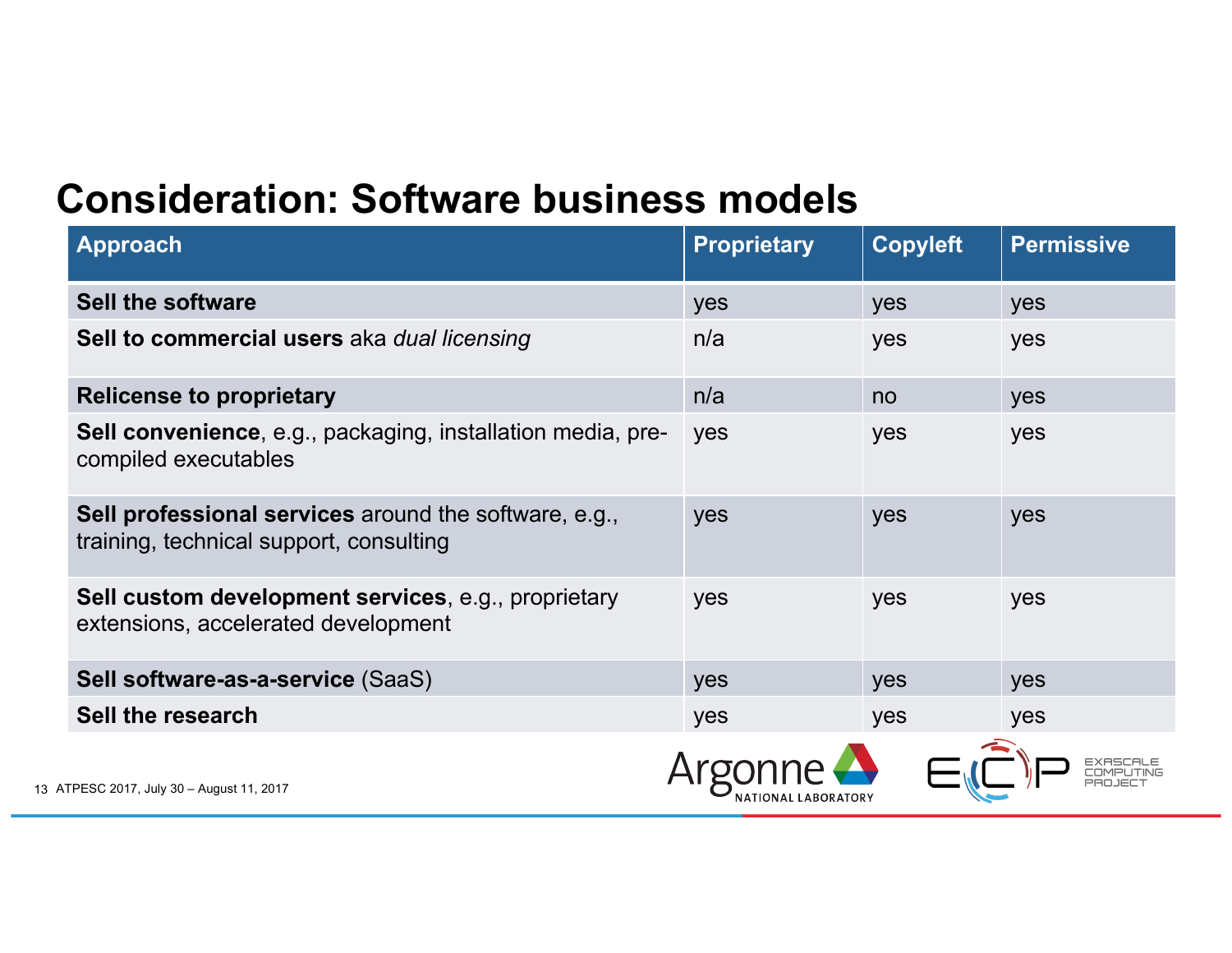#### **Consideration: Don't want others to profit from my open source software**

- A permissive license allows someone else to take derivatives proprietary
- A copyleft license will prevent that

#### **But there may be other considerations…**

- What if you *do* want a commercial entity to use your software?
	- Exposure, broader distribution
- Copyleft is scary to many commercial entities
	- How far does the viral license reach into other parts of the product?
	- Legal opinions differ, no case law yet
		- Lawyers will tend toward a conservative answer: avoid copyleft software

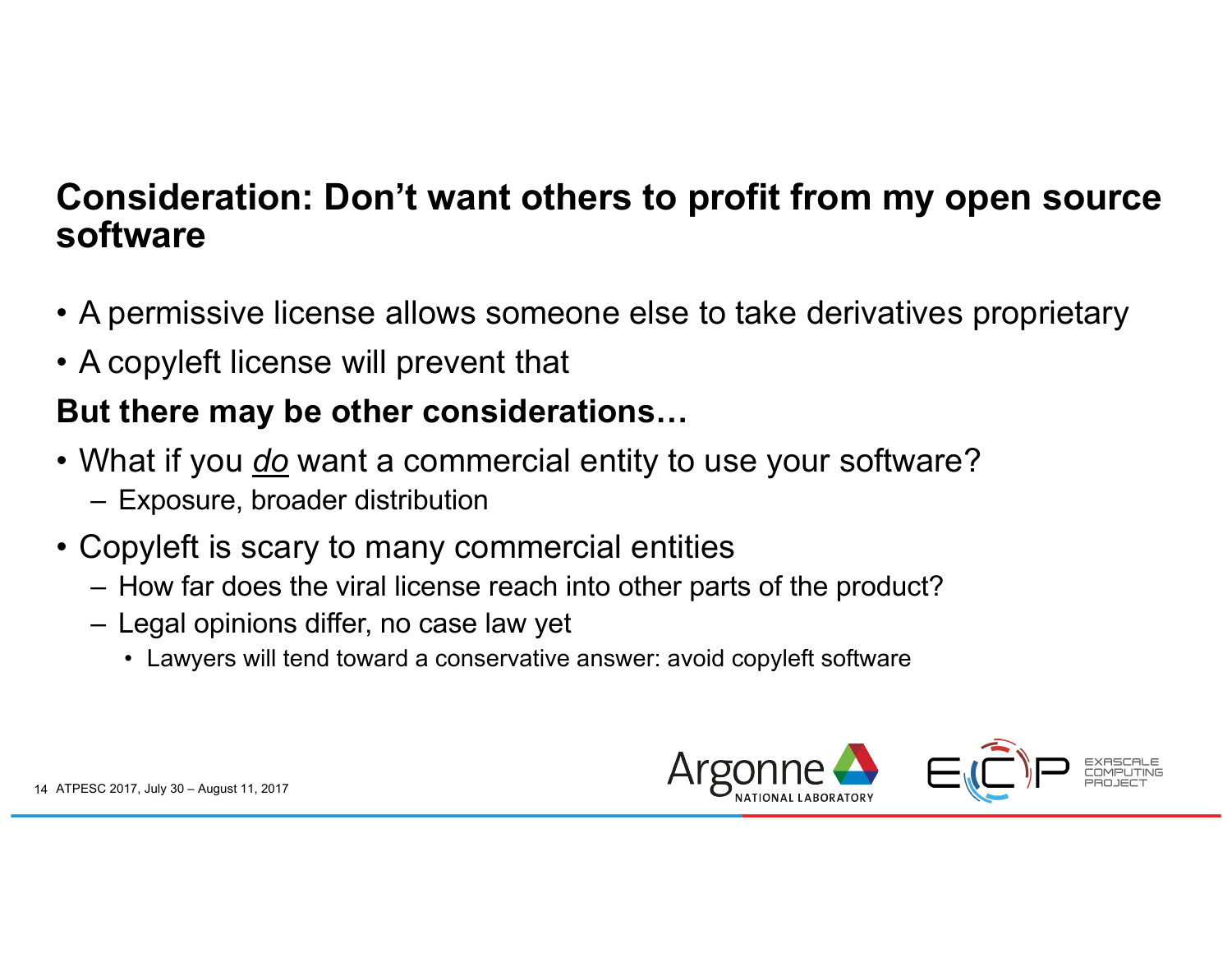### **Consideration: Protecting my intellectual property**

- If I make my source code freely available, then others can use the novel ideas embodied in it to "scoop" me
- Proprietary licenses (obviously) allow you to keep source private
- Open source licenses don't require that you make derived works public, only that *if* you do, you make the source available
	- Delay public release until you've had a reasonable chance to exploit the results of your work
		- Until initial papers are published
		- Fixed time period (e.g., one year)

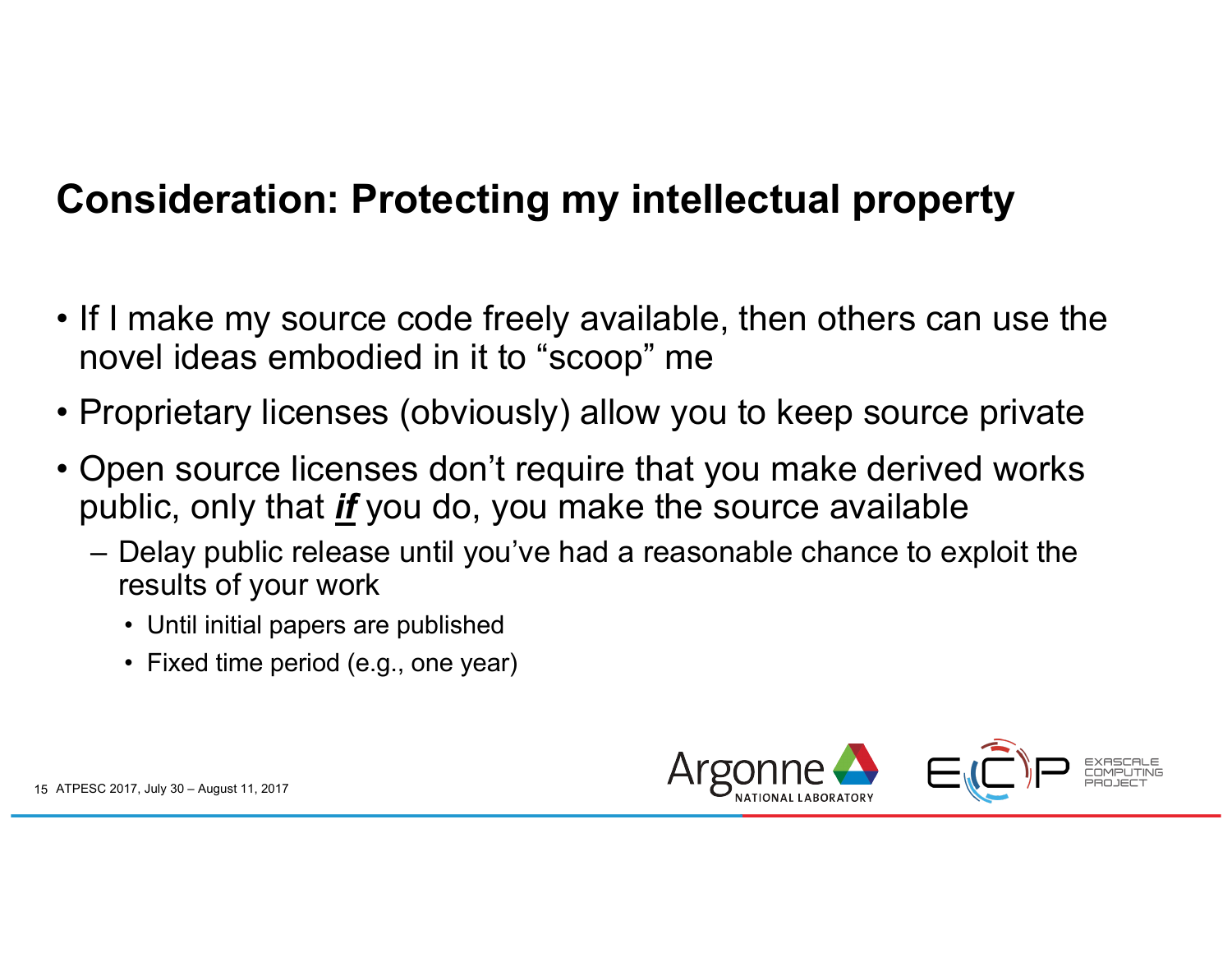#### **Considerations favoring open source**

- Challenges of managing and archiving the paperwork associated with proprietary licenses
- Explicit license agreements can inhibit (legal) use of software
- I want to support peer review and reproducibility in science
- My sponsor requires that I release my software as open source
- I believe that the results of publicly-funded research should be publicly available
- I want to build a self-sustaining community around my software

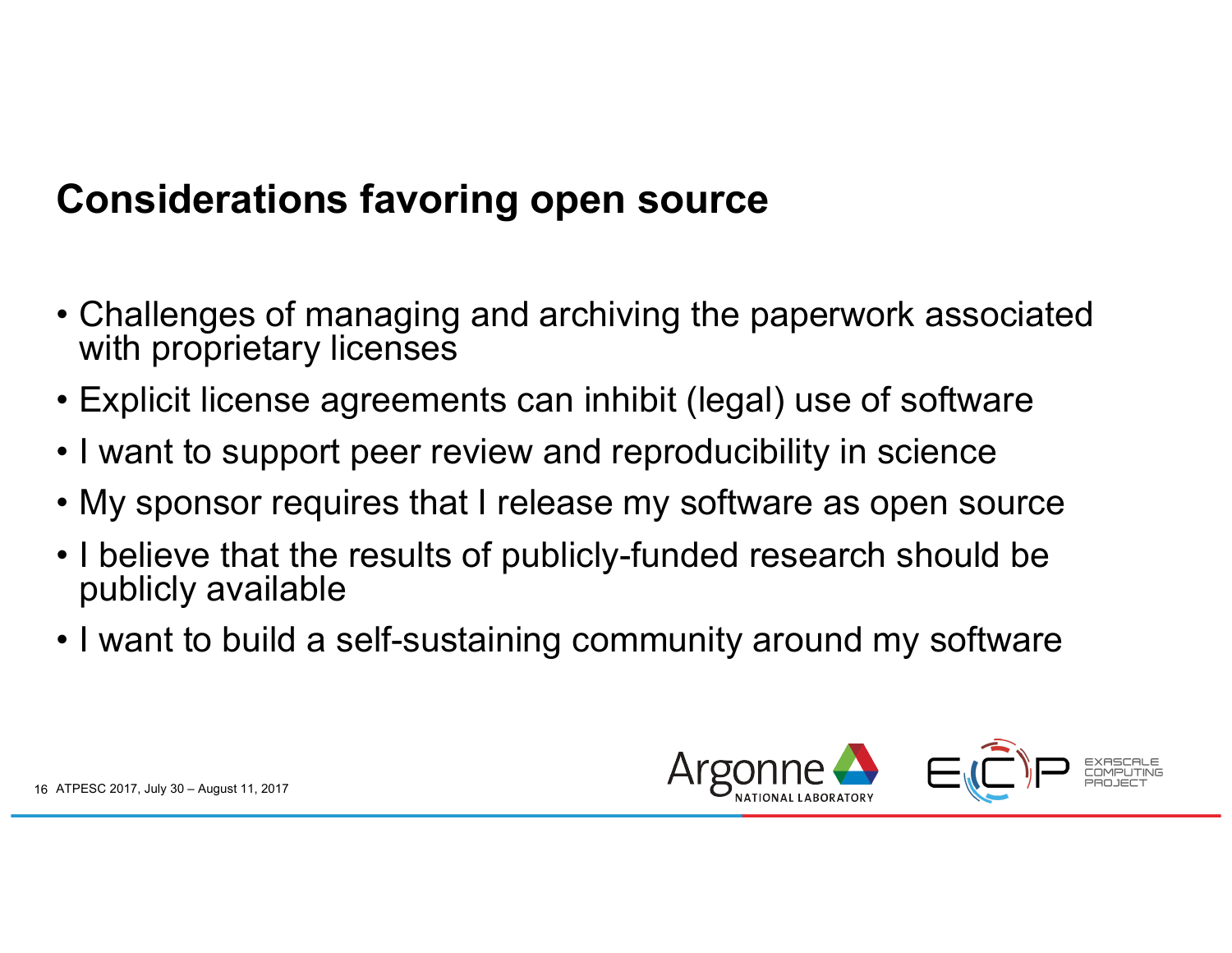#### **A few more points about our real-world example**

In order to acquire access to the code sources, the recipient agrees:

- 1. to compile/use the XYZZY source code AS IS without modification; users however are welcome to request changes, or to contribute modifications subject to approval of the authors;
- 2. if the copy of the XYZZY downloaded by the authorized user is made available to third parties, to ensure that the user agreement is followed by the third parties;
- 3. to send a one-time email to xyzzy@example.com describing planned research using that module
- 4. prior to publication, to email a draft of the article/letter/note to xyzzy@example.com
- 5. to include in published results or presentations the proper code name(s) and appropriate references.

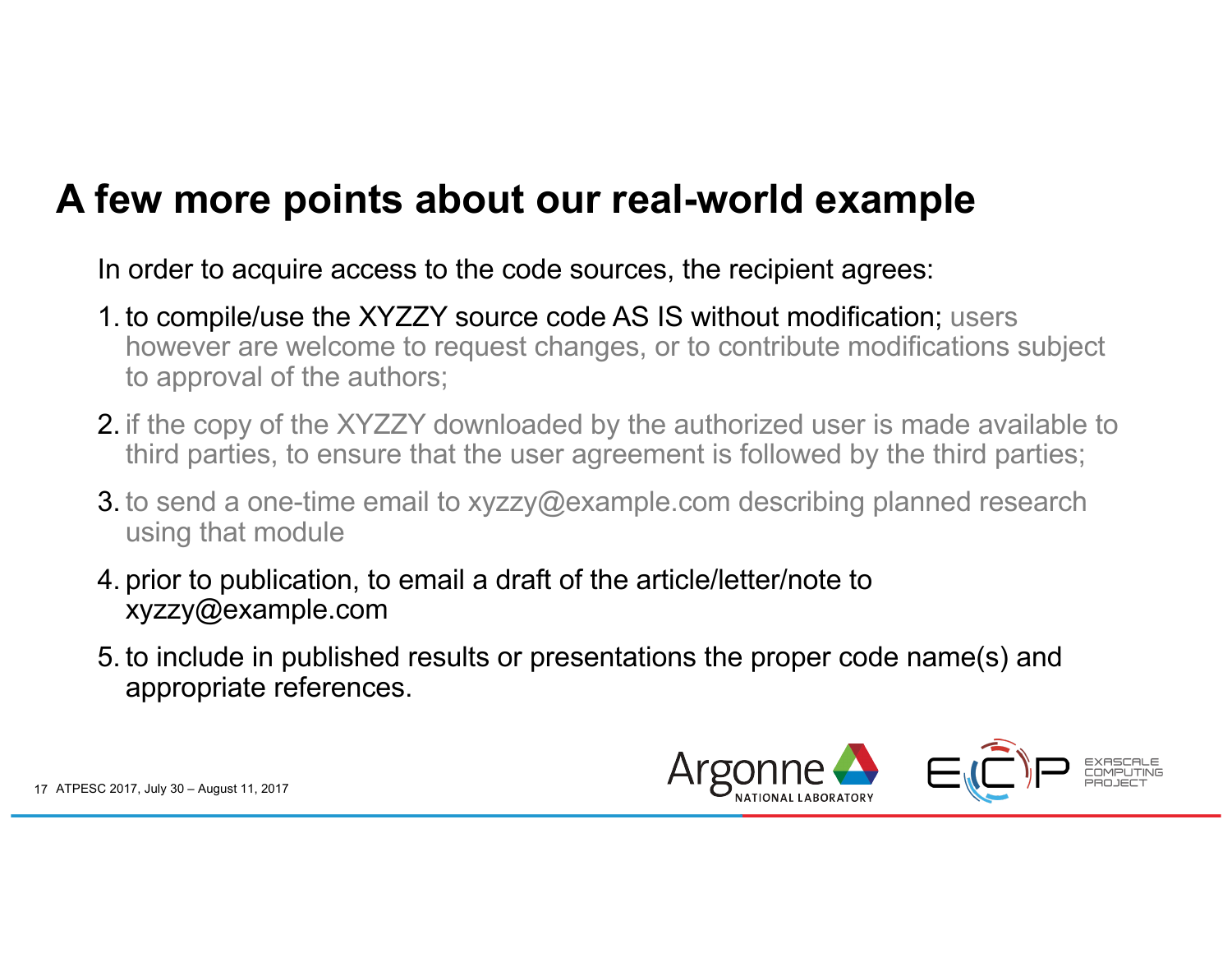# **Some related matters**

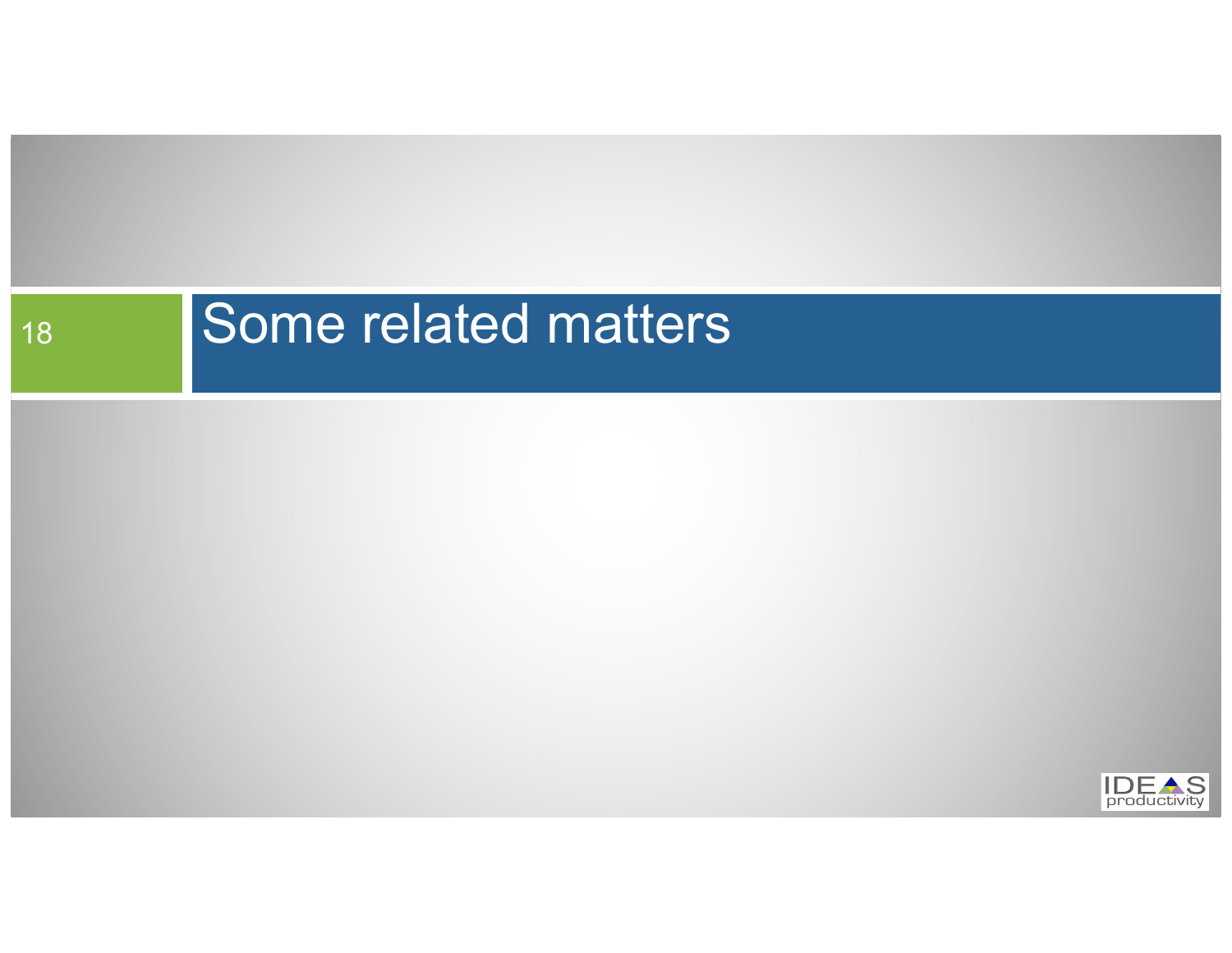# **Managing copyright notices in software**

- Need to assert copyright and make license terms explicit
- Do these centrally or in every file?
	- Single COPYING or LICENSE file per package (or directory)
	- In comments at the top of the file
	- Advantages and disadvantages to each

#### • *Best practice: do both*

- Intelligently, to make it as easy to maintain as possible
- Authorship (separate, but related)
	- Version control is best way to maintain accurate records of authorship
- See Managing Copyright Information within a Free Software Project for detailed discussion

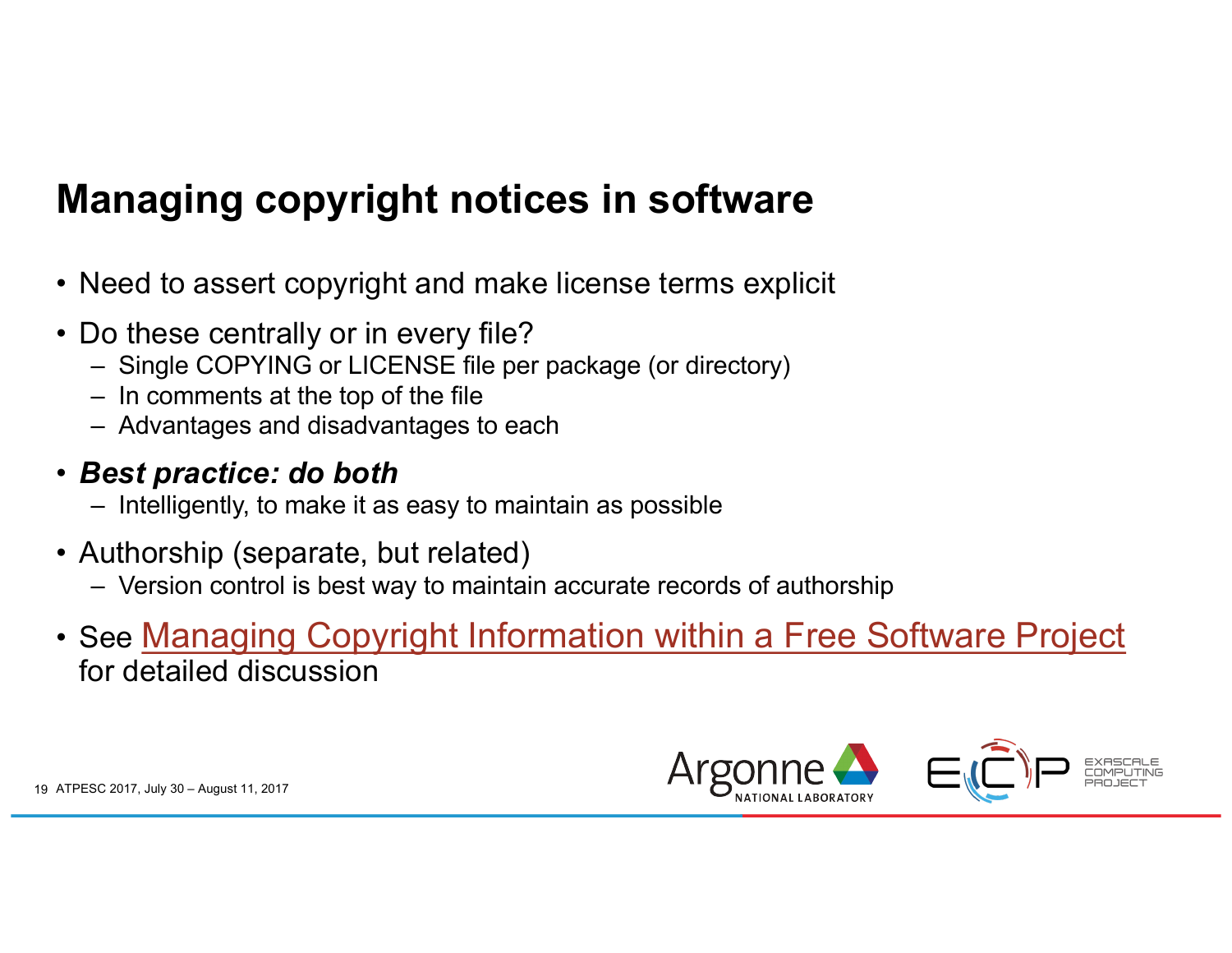# **Accepting code contributions**

- Code contributions are implicitly offered under current license
- All authors have a copyright interest in the code
	- If you want to relicense later, all copyright owners must agree
- Some projects require a contributor agreement
	- Contributor license agreement (CLA) defines the terms between the contributor and the maintainers of the software
	- Contributor transfer agreement (CTA) transfers copyright ownership from contributor to maintainers
- Why?
	- Clarify or make explicit terms of contribution (awareness by contributor)
	- Obtain additional rights, e.g., relicensing, patents, etc.
	- Ensure "clear title" to make the contribution
- These are legal agreements that may require official review and signature within your organization

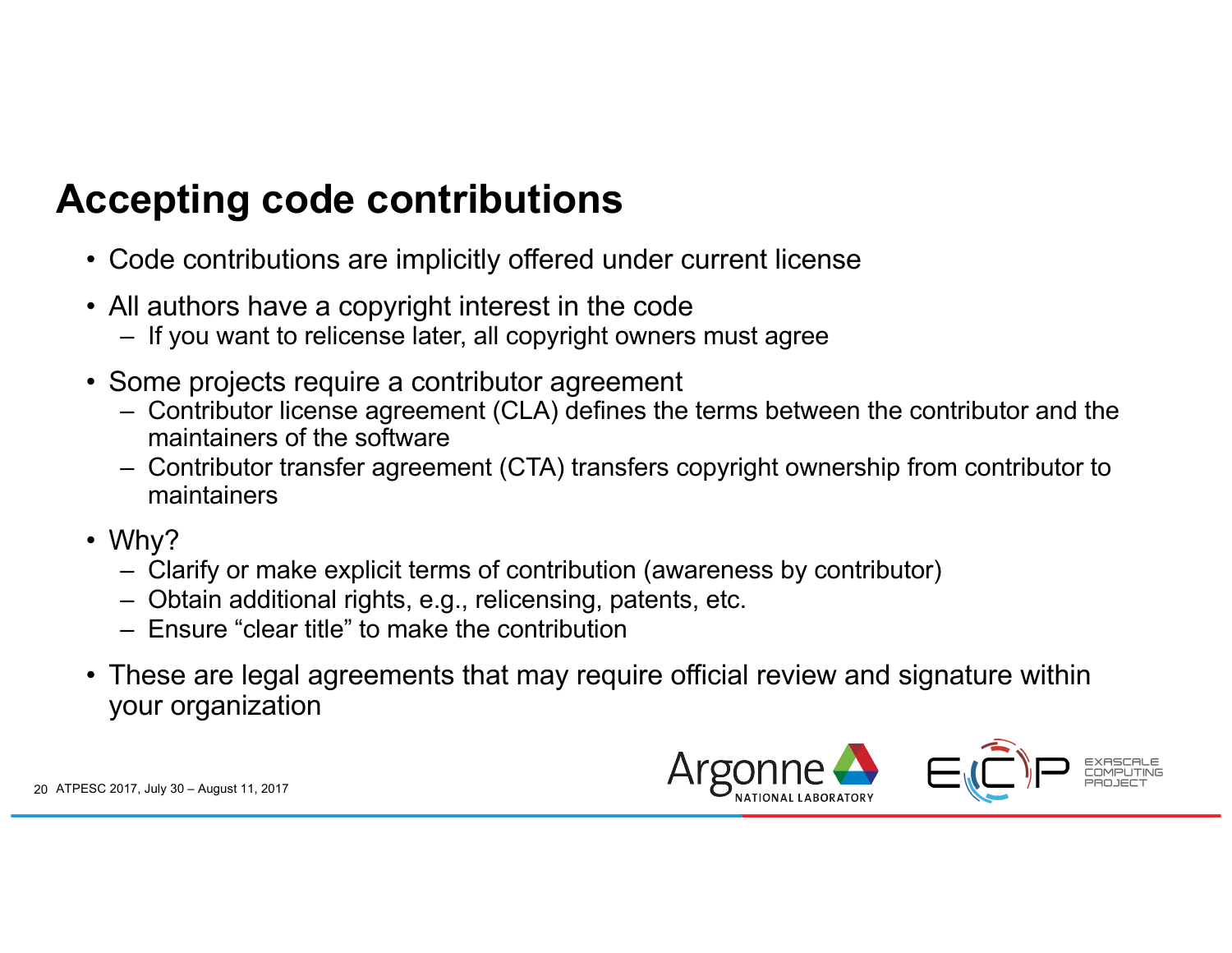

# **Open licensing of non-software artifacts**

- Creative Commons is a family of licenses analogous to open source, but for things other than software
- License variants
	- CC BY (Attribution)
	- CC BY-SA (Attribution-ShareAlike)
	- CC BY-ND (Attribution-NoDerivs)
	- CC BY-NC (Attribution-NonCommercial)
	- CC BY-NC-SA (Attribution-NonCommercial-ShareAlike)
	- CC BY-NC-ND (Attribution-NonCommercial-NoDerivs)
- CC0 Public Domain Dedication
	- Indicates intent to place artifact in the public domain
	- Doesn't satisfy legal requirements in all jurisdictions